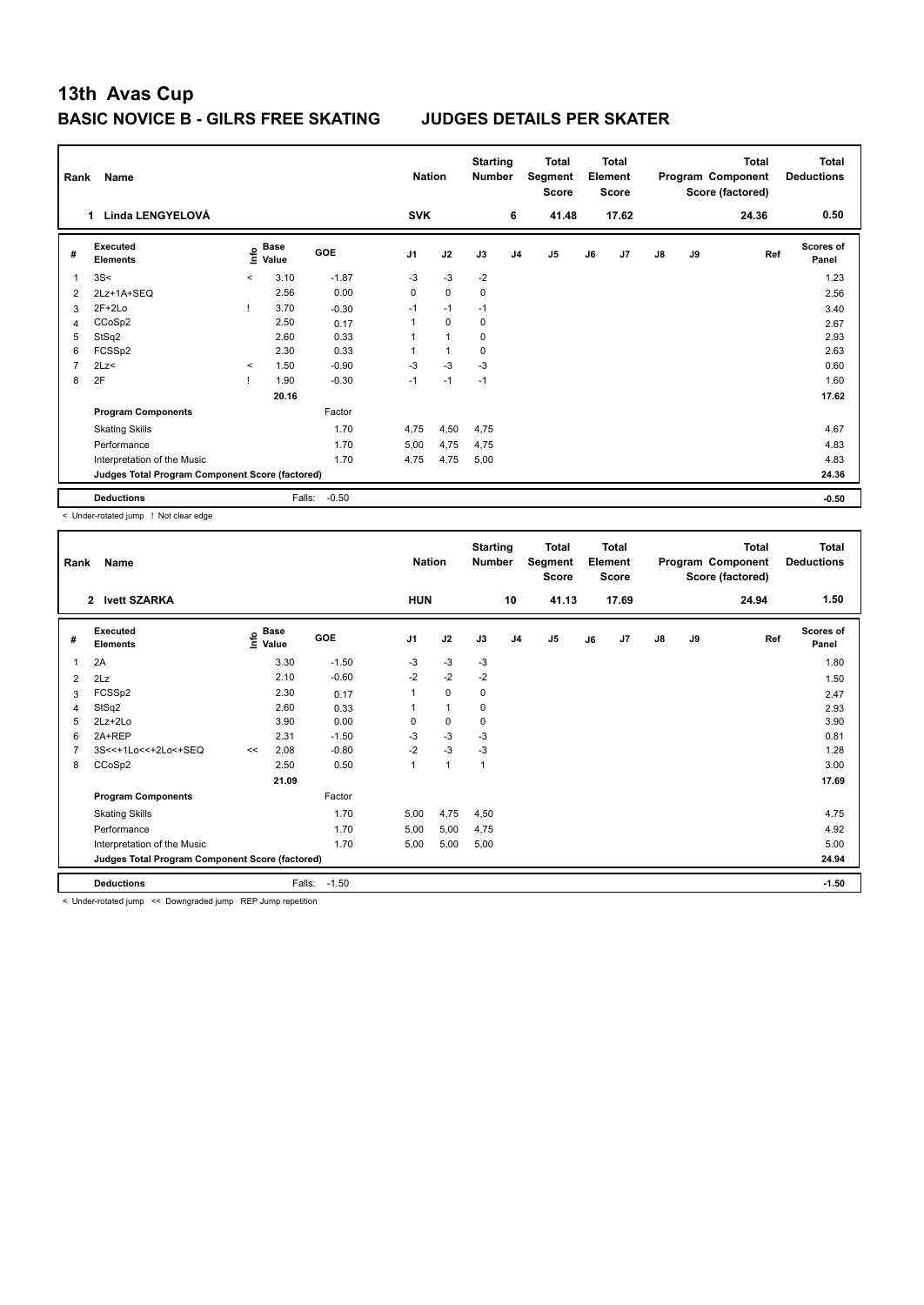| Rank           | Name                                            |                                           |         | <b>Nation</b>  |                | <b>Starting</b><br>Number |                | <b>Total</b><br>Segment<br><b>Score</b> |    | <b>Total</b><br>Element<br>Score |    |    | <b>Total</b><br>Program Component<br>Score (factored) | <b>Total</b><br><b>Deductions</b> |
|----------------|-------------------------------------------------|-------------------------------------------|---------|----------------|----------------|---------------------------|----------------|-----------------------------------------|----|----------------------------------|----|----|-------------------------------------------------------|-----------------------------------|
|                | 3 Lucia HURÍKOVÁ                                |                                           |         | <b>SVK</b>     |                |                           | $\mathbf{1}$   | 41.11                                   |    | 20.43                            |    |    | 20.68                                                 | 0.00                              |
| #              | <b>Executed</b><br><b>Elements</b>              | $\frac{e}{E}$ Base<br>$\frac{e}{E}$ Value | GOE     | J <sub>1</sub> | J2             | J3                        | J <sub>4</sub> | J <sub>5</sub>                          | J6 | J7                               | J8 | J9 | Ref                                                   | <b>Scores of</b><br>Panel         |
| 1              | 2Lz+2Lo                                         | 3.90                                      | 0.00    | $\mathbf 0$    | $\mathbf 0$    | $\mathbf 0$               |                |                                         |    |                                  |    |    |                                                       | 3.90                              |
| $\overline{2}$ | $2F+2Lo$                                        | 3.70                                      | 0.00    | $\mathbf 0$    | 0              | 0                         |                |                                         |    |                                  |    |    |                                                       | 3.70                              |
| 3              | FCCSp2                                          | 2.30                                      | 0.33    | 1              | $\mathbf{1}$   | 0                         |                |                                         |    |                                  |    |    |                                                       | 2.63                              |
| $\overline{4}$ | StSq2                                           | 2.60                                      | 0.00    | $\mathbf 0$    | 0              | 0                         |                |                                         |    |                                  |    |    |                                                       | 2.60                              |
| 5              | 2Lz                                             | 2.10                                      | 0.00    | $\mathbf 0$    | 0              | 0                         |                |                                         |    |                                  |    |    |                                                       | 2.10                              |
| 6              | 2F                                              | 1.90                                      | 0.00    | $\mathbf 0$    | 0              | 0                         |                |                                         |    |                                  |    |    |                                                       | 1.90                              |
| $\overline{7}$ | CCoSp2                                          | 2.50                                      | 0.00    | $\mathbf 0$    | 0              | 0                         |                |                                         |    |                                  |    |    |                                                       | 2.50                              |
| 8              | 1A                                              | 1.10                                      | 0.00    | $\mathbf 0$    | 0              | 0                         |                |                                         |    |                                  |    |    |                                                       | 1.10                              |
|                |                                                 | 20.10                                     |         |                |                |                           |                |                                         |    |                                  |    |    |                                                       | 20.43                             |
|                | <b>Program Components</b>                       |                                           | Factor  |                |                |                           |                |                                         |    |                                  |    |    |                                                       |                                   |
|                | <b>Skating Skills</b>                           |                                           | 1.70    | 4,25           | 4,00           | 4,00                      |                |                                         |    |                                  |    |    |                                                       | 4.08                              |
|                | Performance                                     |                                           | 1.70    | 4,25           | 3,75           | 4,00                      |                |                                         |    |                                  |    |    |                                                       | 4.00                              |
|                | Interpretation of the Music                     |                                           | 1.70    | 4,00           | 4,00           | 4,25                      |                |                                         |    |                                  |    |    |                                                       | 4.08                              |
|                | Judges Total Program Component Score (factored) |                                           |         |                |                |                           |                |                                         |    |                                  |    |    |                                                       | 20.68                             |
|                | <b>Deductions</b>                               |                                           |         |                |                |                           |                |                                         |    |                                  |    |    |                                                       | 0.00                              |
|                |                                                 |                                           |         |                |                |                           |                |                                         |    |                                  |    |    |                                                       |                                   |
| Rank           | Name                                            |                                           |         | <b>Nation</b>  |                | <b>Starting</b><br>Number |                | <b>Total</b><br>Segment                 |    | <b>Total</b><br>Element          |    |    | <b>Total</b><br>Program Component                     | <b>Total</b><br><b>Deductions</b> |
|                | 4 Bianca SRBECKÁ                                |                                           |         | <b>SVK</b>     |                |                           | 4              | <b>Score</b><br>39.42                   |    | <b>Score</b><br>17.87            |    |    | Score (factored)<br>21.55                             | 0.00                              |
|                |                                                 |                                           |         |                |                |                           |                |                                         |    |                                  |    |    |                                                       |                                   |
| #              | <b>Executed</b><br><b>Elements</b>              | $\sum_{i=1}^{n}$ Pase                     | GOE     | J1             | J2             | J3                        | J <sub>4</sub> | J5                                      | J6 | J7                               | J8 | J9 | Ref                                                   | Scores of<br>Panel                |
| $\mathbf{1}$   | $2A < +2T$                                      | $\prec$<br>3.60                           | $-0.50$ | $-1$           | $-1$           | $-1$                      |                |                                         |    |                                  |    |    |                                                       | 3.10                              |
| $\overline{2}$ | $2F+2Lo$                                        | 3.70<br>T                                 | $-0.30$ | $-1$           | $-1$           | $-1$                      |                |                                         |    |                                  |    |    |                                                       | 3.40                              |
| 3              | 1A<<                                            | 0.00<br><<                                | 0.00    | ÷,             | $\blacksquare$ | ä,                        |                |                                         |    |                                  |    |    |                                                       | 0.00                              |
| $\overline{4}$ | FCCoSp2                                         | 2.50                                      | 0.00    | $\mathbf 0$    | 0              | $\mathbf 0$               |                |                                         |    |                                  |    |    |                                                       | 2.50                              |
| 5              | StSq2                                           | 2.60                                      | 0.00    | $\mathbf 0$    | 0              | 0                         |                |                                         |    |                                  |    |    |                                                       | 2.60                              |
| 6              | 2Lz                                             | 2.10                                      | 0.00    | $\mathbf 0$    | 0              | 0                         |                |                                         |    |                                  |    |    |                                                       | 2.10                              |
| $\overline{7}$ | CCS <sub>p2</sub>                               | 2.30                                      | 0.17    | $\mathbf 0$    | $\mathbf{1}$   | 0                         |                |                                         |    |                                  |    |    |                                                       | 2.47                              |
| 8              | 2F                                              | 1.90<br>T                                 | $-0.20$ | $\mathbf 0$    | $-1$           | $-1$                      |                |                                         |    |                                  |    |    |                                                       | 1.70                              |
|                |                                                 | 18.70                                     |         |                |                |                           |                |                                         |    |                                  |    |    |                                                       | 17.87                             |
|                | <b>Program Components</b>                       |                                           | Factor  |                |                |                           |                |                                         |    |                                  |    |    |                                                       |                                   |
|                | <b>Skating Skills</b>                           |                                           | 1.70    | 4,00           | 4,25           | 4,50                      |                |                                         |    |                                  |    |    |                                                       | 4.25                              |
|                | Performance                                     |                                           | 1.70    | 4,00           | 4,25           | 4,25                      |                |                                         |    |                                  |    |    |                                                       | 4.17                              |
|                | Interpretation of the Music                     |                                           | 1.70    | 4,00           | 4,25           | 4,50                      |                |                                         |    |                                  |    |    |                                                       | 4.25                              |
|                | Judges Total Program Component Score (factored) |                                           |         |                |                |                           |                |                                         |    |                                  |    |    |                                                       | 21.55                             |

< Under-rotated jump << Downgraded jump ! Not clear edge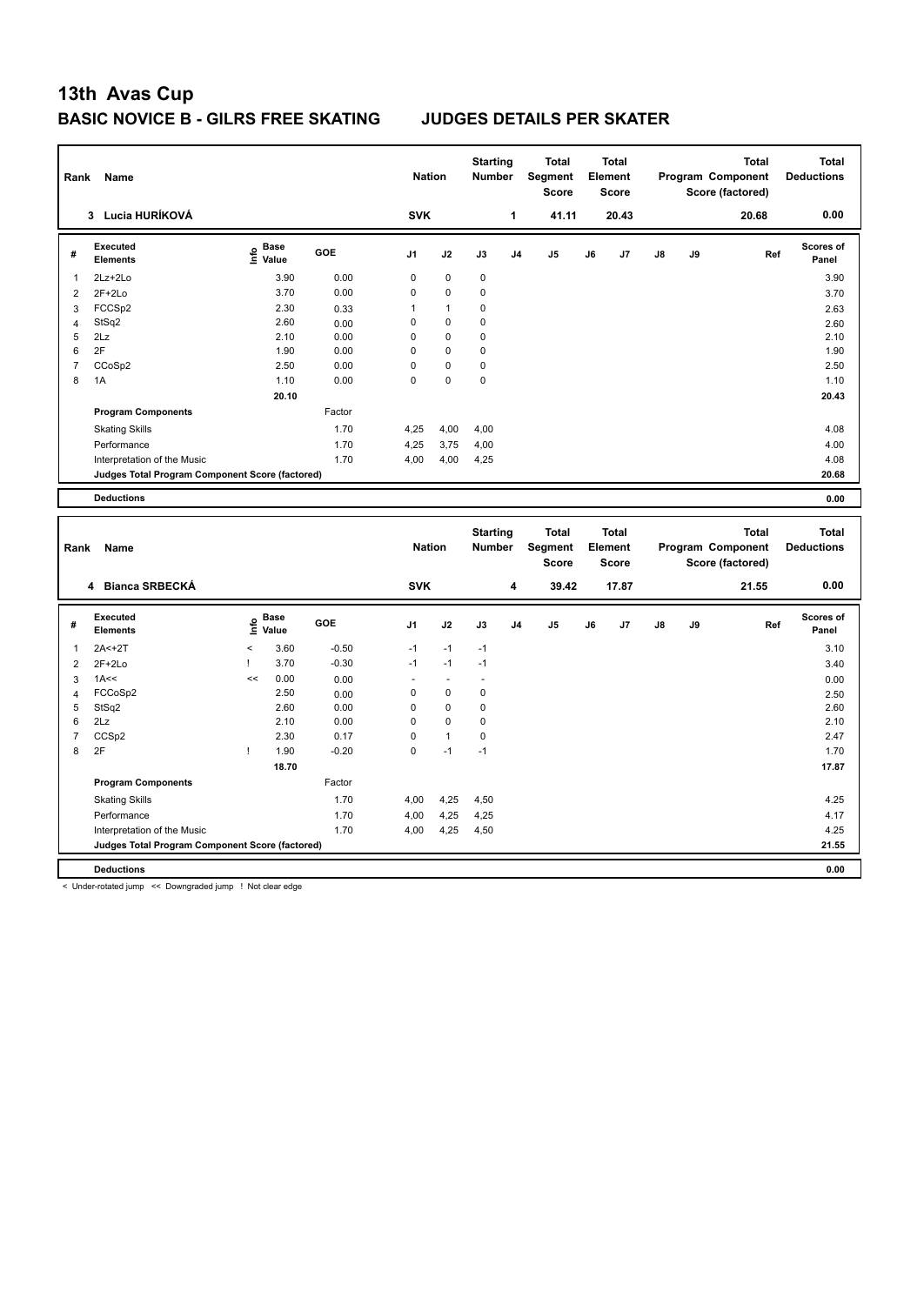| Rank           | Name                                            | <b>Nation</b> |               | <b>Starting</b><br><b>Number</b> |                | <b>Total</b><br>Segment<br><b>Score</b> | <b>Total</b><br>Element<br><b>Score</b><br>15.57 |                |       |    | Total<br>Program Component<br>Score (factored) | <b>Total</b><br><b>Deductions</b> |    |       |                    |
|----------------|-------------------------------------------------|---------------|---------------|----------------------------------|----------------|-----------------------------------------|--------------------------------------------------|----------------|-------|----|------------------------------------------------|-----------------------------------|----|-------|--------------------|
|                | 5 Eszter KISS                                   |               |               |                                  | <b>HUN</b>     |                                         |                                                  | 3              | 35.12 |    |                                                |                                   |    | 20.55 | 1.00               |
| #              | Executed<br><b>Elements</b>                     | ١nfo          | Base<br>Value | <b>GOE</b>                       | J <sub>1</sub> | J2                                      | J3                                               | J <sub>4</sub> | J5    | J6 | J7                                             | J8                                | J9 | Ref   | Scores of<br>Panel |
| 1              | 2A<<                                            | <<            | 1.10          | $-0.60$                          | $-3$           | $-3$                                    | $-3$                                             |                |       |    |                                                |                                   |    |       | 0.50               |
| $\overline{2}$ | 2Lz                                             | $\prec$       | 1.50          | $-0.60$                          | $-2$           | $-2$                                    | $-2$                                             |                |       |    |                                                |                                   |    |       | 0.90               |
| 3              | $2F+2T$                                         |               | 3.20          | $-0.90$                          | $-3$           | $-3$                                    | $-3$                                             |                |       |    |                                                |                                   |    |       | 2.30               |
| 4              | SSp2                                            |               | 1.60          | 0.00                             | 0              | $\mathbf 0$                             | $\mathbf 0$                                      |                |       |    |                                                |                                   |    |       | 1.60               |
| 5              | $2Lz + 2T$                                      |               | 3.40          | 0.00                             | $\Omega$       | $\mathbf 0$                             | 0                                                |                |       |    |                                                |                                   |    |       | 3.40               |
| 6              | CCoSp2                                          |               | 2.50          | 0.17                             | 0              | $\mathbf 0$                             | 1                                                |                |       |    |                                                |                                   |    |       | 2.67               |
| 7              | 2F                                              |               | 1.90          | $-0.30$                          | $-1$           | $-1$                                    | $-1$                                             |                |       |    |                                                |                                   |    |       | 1.60               |
| 8              | StSq2                                           |               | 2.60          | 0.00                             | 0              | $\mathbf 0$                             | 0                                                |                |       |    |                                                |                                   |    |       | 2.60               |
|                |                                                 |               | 17.80         |                                  |                |                                         |                                                  |                |       |    |                                                |                                   |    |       | 15.57              |
|                | <b>Program Components</b>                       |               |               | Factor                           |                |                                         |                                                  |                |       |    |                                                |                                   |    |       |                    |
|                | <b>Skating Skills</b>                           |               |               | 1.70                             | 3,75           | 3,75                                    | 4,25                                             |                |       |    |                                                |                                   |    |       | 3.92               |
|                | Performance                                     |               |               | 1.70                             | 3,75           | 3,75                                    | 4,25                                             |                |       |    |                                                |                                   |    |       | 3.92               |
|                | Interpretation of the Music                     |               |               | 1.70                             | 4,00           | 4,25                                    | 4,50                                             |                |       |    |                                                |                                   |    |       | 4.25               |
|                | Judges Total Program Component Score (factored) |               |               |                                  |                |                                         |                                                  |                |       |    |                                                |                                   |    |       | 20.55              |
|                | <b>Deductions</b>                               |               | Falls:        | $-1.00$                          |                |                                         |                                                  |                |       |    |                                                |                                   |    |       | $-1.00$            |

< Under-rotated jump << Downgraded jump ! Not clear edge

| Rank           | Name                                            |    | <b>Nation</b>                    |         | <b>Starting</b><br><b>Number</b> |             | <b>Total</b><br>Segment<br><b>Score</b> | <b>Total</b><br>Element<br><b>Score</b> |       |    |       | <b>Total</b><br>Program Component<br>Score (factored) | <b>Total</b><br><b>Deductions</b> |       |                    |
|----------------|-------------------------------------------------|----|----------------------------------|---------|----------------------------------|-------------|-----------------------------------------|-----------------------------------------|-------|----|-------|-------------------------------------------------------|-----------------------------------|-------|--------------------|
|                | <b>Jázmin GEDE</b><br>6                         |    |                                  |         | <b>HUN</b>                       |             |                                         | 8                                       | 34.23 |    | 15.10 |                                                       |                                   | 19.13 | 0.00               |
| #              | Executed<br><b>Elements</b>                     |    | <b>Base</b><br>e Base<br>⊆ Value | GOE     | J <sub>1</sub>                   | J2          | J3                                      | J <sub>4</sub>                          | J5    | J6 | J7    | $\mathsf{J}8$                                         | J9                                | Ref   | Scores of<br>Panel |
| 1              | $1A+2Lo$                                        |    | 2.90                             | $-0.20$ | $-1$                             | $-1$        | 0                                       |                                         |       |    |       |                                                       |                                   |       | 2.70               |
| 2              | $2S+2Lo<<$                                      | << | 1.80                             | $-0.40$ | $-2$                             | $-2$        | $-2$                                    |                                         |       |    |       |                                                       |                                   |       | 1.40               |
| 3              | 2Lz                                             |    | 2.10                             | $-0.20$ | 0                                | $-1$        | $-1$                                    |                                         |       |    |       |                                                       |                                   |       | 1.90               |
| 4              | 2F                                              |    | 1.90                             | 0.00    | 0                                | $\mathbf 0$ | $\mathbf 0$                             |                                         |       |    |       |                                                       |                                   |       | 1.90               |
| 5              | StSq1                                           |    | 1.80                             | 0.00    | 0                                | $\mathbf 0$ | $\mathbf 0$                             |                                         |       |    |       |                                                       |                                   |       | 1.80               |
| 6              | CSSp1                                           |    | 1.90                             | 0.00    | 0                                | $\mathbf 0$ | $\mathbf 0$                             |                                         |       |    |       |                                                       |                                   |       | 1.90               |
| $\overline{7}$ | 2F                                              |    | 1.90                             | $-0.40$ | $-2$                             | $-2$        | $\mathbf 0$                             |                                         |       |    |       |                                                       |                                   |       | 1.50               |
| 8              | CCoSp1                                          |    | 2.00                             | 0.00    | 0                                | 0           | $\mathbf 0$                             |                                         |       |    |       |                                                       |                                   |       | 2.00               |
|                |                                                 |    | 16.30                            |         |                                  |             |                                         |                                         |       |    |       |                                                       |                                   |       | 15.10              |
|                | <b>Program Components</b>                       |    |                                  | Factor  |                                  |             |                                         |                                         |       |    |       |                                                       |                                   |       |                    |
|                | <b>Skating Skills</b>                           |    |                                  | 1.70    | 3,75                             | 3,50        | 3,75                                    |                                         |       |    |       |                                                       |                                   |       | 3.67               |
|                | Performance                                     |    |                                  | 1.70    | 3.75                             | 3.75        | 3.75                                    |                                         |       |    |       |                                                       |                                   |       | 3.75               |
|                | Interpretation of the Music                     |    |                                  | 1.70    | 3,75                             | 3,75        | 4,00                                    |                                         |       |    |       |                                                       |                                   |       | 3.83               |
|                | Judges Total Program Component Score (factored) |    |                                  |         |                                  |             |                                         |                                         |       |    |       |                                                       |                                   |       | 19.13              |
|                | <b>Deductions</b>                               |    |                                  |         |                                  |             |                                         |                                         |       |    |       |                                                       |                                   |       | 0.00               |

<< Downgraded jump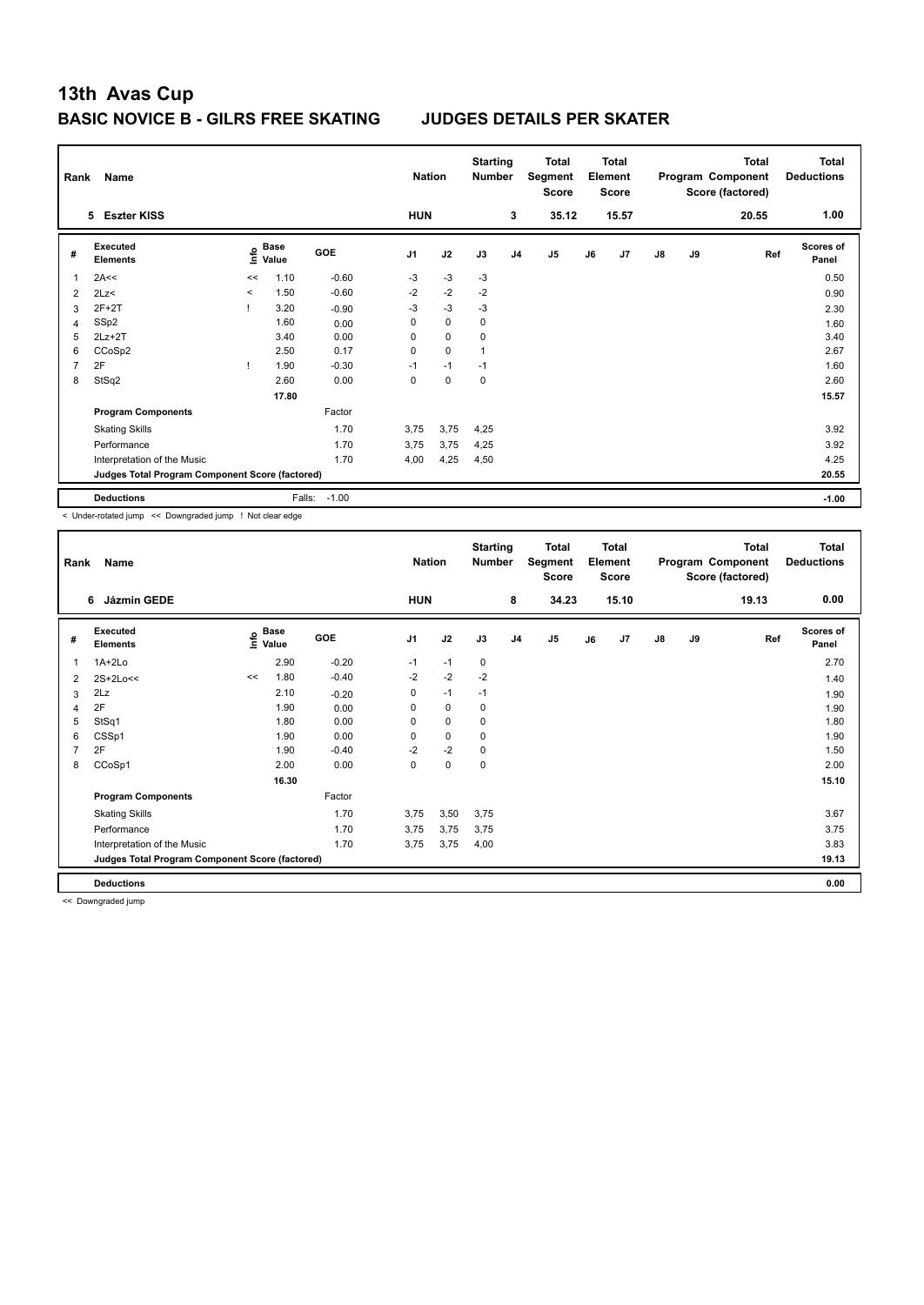| Rank | Name<br><b>Kata MARTON</b><br>7                 |         | <b>Nation</b><br><b>HUN</b> |            |                | <b>Total</b><br>Segment<br><b>Score</b> | <b>Total</b><br>Element<br><b>Score</b><br>11.50 |                |       |    | <b>Total</b><br>Program Component<br>Score (factored)<br>20.68 | <b>Total</b><br><b>Deductions</b><br>0.50 |    |     |                    |
|------|-------------------------------------------------|---------|-----------------------------|------------|----------------|-----------------------------------------|--------------------------------------------------|----------------|-------|----|----------------------------------------------------------------|-------------------------------------------|----|-----|--------------------|
|      |                                                 |         |                             |            |                |                                         |                                                  | $\overline{7}$ | 31.68 |    |                                                                |                                           |    |     |                    |
| #    | Executed<br><b>Elements</b>                     | ١nfo    | Base<br>Value               | <b>GOE</b> | J <sub>1</sub> | J2                                      | J3                                               | J <sub>4</sub> | J5    | J6 | J7                                                             | J8                                        | J9 | Ref | Scores of<br>Panel |
| 1    | 2A<<                                            | <<      | 1.10                        | $-0.40$    | $-2$           | $-2$                                    | $-2$                                             |                |       |    |                                                                |                                           |    |     | 0.70               |
| 2    | $2F+2T<<$                                       | <<      | 2.30                        | $-0.50$    | $-2$           | $-2$                                    | $-1$                                             |                |       |    |                                                                |                                           |    |     | 1.80               |
| 3    | FCCoSp2V                                        |         | 2.00                        | 0.00       | 0              | $\mathbf 0$                             | 0                                                |                |       |    |                                                                |                                           |    |     | 2.00               |
| 4    | 2F+1Lo<<                                        | <<      | 1.90                        | $-0.80$    | $-2$           | $-3$                                    | $-3$                                             |                |       |    |                                                                |                                           |    |     | 1.10               |
| 5    | CSSpB                                           |         | 1.60                        | 0.00       | 0              | $\mathbf 0$                             | 0                                                |                |       |    |                                                                |                                           |    |     | 1.60               |
| 6    | 2Lo<                                            | $\prec$ | 1.30                        | $-0.90$    | $-3$           | $-3$                                    | $-3$                                             |                |       |    |                                                                |                                           |    |     | 0.40               |
| 7    | 2Lz                                             |         | 2.10                        | 0.00       | $\Omega$       | $\Omega$                                | $\mathbf 0$                                      |                |       |    |                                                                |                                           |    |     | 2.10               |
| 8    | StSq1                                           |         | 1.80                        | 0.00       | 0              | $\mathbf 0$                             | $\mathbf 0$                                      |                |       |    |                                                                |                                           |    |     | 1.80               |
|      |                                                 |         | 14.10                       |            |                |                                         |                                                  |                |       |    |                                                                |                                           |    |     | 11.50              |
|      | <b>Program Components</b>                       |         |                             | Factor     |                |                                         |                                                  |                |       |    |                                                                |                                           |    |     |                    |
|      | <b>Skating Skills</b>                           |         |                             | 1.70       | 4,00           | 4,00                                    | 4,00                                             |                |       |    |                                                                |                                           |    |     | 4.00               |
|      | Performance                                     |         |                             | 1.70       | 4,25           | 4,00                                    | 4,00                                             |                |       |    |                                                                |                                           |    |     | 4.08               |
|      | Interpretation of the Music                     |         |                             | 1.70       | 4,00           | 4,00                                    | 4,25                                             |                |       |    |                                                                |                                           |    |     | 4.08               |
|      | Judges Total Program Component Score (factored) |         |                             |            |                |                                         |                                                  |                |       |    |                                                                |                                           |    |     | 20.68              |
|      | <b>Deductions</b>                               |         | Falls:                      | $-0.50$    |                |                                         |                                                  |                |       |    |                                                                |                                           |    |     | $-0.50$            |

< Under-rotated jump << Downgraded jump

| Rank           | Name                                            |         |                                  |            | <b>Nation</b>  |             | <b>Starting</b><br><b>Number</b> |                | <b>Total</b><br>Segment<br><b>Score</b> |    | <b>Total</b><br>Element<br><b>Score</b> |               |    | <b>Total</b><br>Program Component<br>Score (factored) | <b>Total</b><br><b>Deductions</b> |
|----------------|-------------------------------------------------|---------|----------------------------------|------------|----------------|-------------|----------------------------------|----------------|-----------------------------------------|----|-----------------------------------------|---------------|----|-------------------------------------------------------|-----------------------------------|
|                | Dominika HATADAMOVA<br>8                        |         |                                  |            | <b>SVK</b>     |             |                                  | 9              | 29.77                                   |    | 11.70                                   |               |    | 18.57                                                 | 0.50                              |
| #              | Executed<br><b>Elements</b>                     |         | <b>Base</b><br>e Base<br>⊆ Value | <b>GOE</b> | J <sub>1</sub> | J2          | J3                               | J <sub>4</sub> | J5                                      | J6 | J7                                      | $\mathsf{J}8$ | J9 | Ref                                                   | <b>Scores of</b><br>Panel         |
| 1              | 2F<+2Lo<<                                       | <<      | 1.90                             | $-0.90$    | $-3$           | $-3$        | $-3$                             |                |                                         |    |                                         |               |    |                                                       | 1.00                              |
| 2              | 2Lze                                            | e       | 1.50                             | $-0.60$    | $-2$           | $-2$        | $-2$                             |                |                                         |    |                                         |               |    |                                                       | 0.90                              |
| 3              | 2Lze<                                           | e       | 1.40                             | $-0.60$    | $-2$           | $-2$        | $-2$                             |                |                                         |    |                                         |               |    |                                                       | 0.80                              |
| 4              | CCoSp2                                          |         | 2.50                             | 0.00       | 0              | $\mathbf 0$ | $\mathbf 0$                      |                |                                         |    |                                         |               |    |                                                       | 2.50                              |
| 5              | StSq1                                           |         | 1.80                             | 0.00       | 0              | $\mathbf 0$ | $\mathbf 0$                      |                |                                         |    |                                         |               |    |                                                       | 1.80                              |
| 6              | $1A+2Lo<$                                       | $\,<\,$ | 2.40                             | $-0.30$    | $-1$           | $-1$        | $-1$                             |                |                                         |    |                                         |               |    |                                                       | 2.10                              |
| $\overline{7}$ | 2F<<                                            | <<      | 0.50                             | $-0.20$    | $-2$           | $-2$        | $-2$                             |                |                                         |    |                                         |               |    |                                                       | 0.30                              |
| 8              | FSSp2                                           |         | 2.30                             | 0.00       | 0              | 0           | $\mathbf 0$                      |                |                                         |    |                                         |               |    |                                                       | 2.30                              |
|                |                                                 |         | 14.30                            |            |                |             |                                  |                |                                         |    |                                         |               |    |                                                       | 11.70                             |
|                | <b>Program Components</b>                       |         |                                  | Factor     |                |             |                                  |                |                                         |    |                                         |               |    |                                                       |                                   |
|                | <b>Skating Skills</b>                           |         |                                  | 1.70       | 3,50           | 3,50        | 3,75                             |                |                                         |    |                                         |               |    |                                                       | 3.58                              |
|                | Performance                                     |         |                                  | 1.70       | 3.75           | 3,50        | 3.75                             |                |                                         |    |                                         |               |    |                                                       | 3.67                              |
|                | Interpretation of the Music                     |         |                                  | 1.70       | 3,50           | 3,75        | 3,75                             |                |                                         |    |                                         |               |    |                                                       | 3.67                              |
|                | Judges Total Program Component Score (factored) |         |                                  |            |                |             |                                  |                |                                         |    |                                         |               |    |                                                       | 18.57                             |
|                | <b>Deductions</b>                               |         | Falls:                           | $-0.50$    |                |             |                                  |                |                                         |    |                                         |               |    |                                                       | $-0.50$                           |

< Under-rotated jump << Downgraded jump e Wrong edge